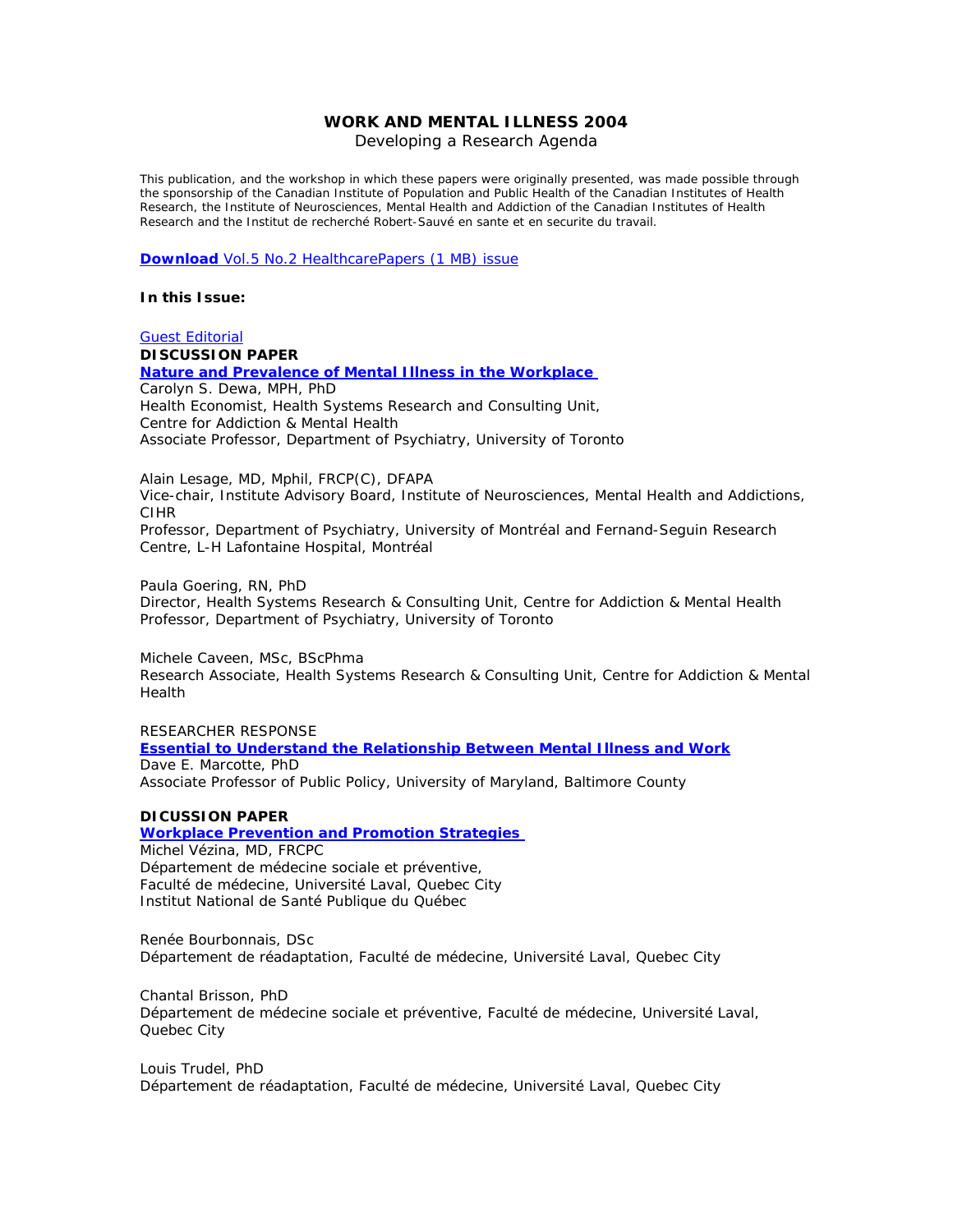# RESEARCHER RESPONSE

**[Research Must Look at What Interventions Work as Well as When and Why](http://www.longwoods.com/hp/5-2MentalHealth/HP52Kompier.html)** Michiel Kompier, PhD

Radboud University, Department of Work and Organizational Psychology, The Netherlands

## STAKEHOLDER RESPONSE

**[Industry Recognizes the Importance of Taking Action](http://www.longwoods.com/hp/5-2MentalHealth/HP52Parent.html)**  Diane Parent Executive Director, Association pour la santé et la sécurité du travail du secteur affaires sociales (ASSTSAS) Montréal, Québec

**DISCUSSION PAPER [Mental Health and Mental Illness in the Workplace:](http://www.longwoods.com/hp/5-2MentalHealth/HP52Bender.html) [Diagnostic and Treatment Issues](http://www.longwoods.com/hp/5-2MentalHealth/HP52Bender.html)** Ash Bender, MD, FRCPC

Centre for Addiction and Mental Health, Toronto

Sidney Kennedy, MD, FRCPC University Health Network, Toronto

# RESEARCHER RESPONSE

**[Organizational and Environmental Factors Can InfluenceEffectiveness of New Care](http://www.longwoods.com/hp/5-2MentalHealth/HP52Kates.html)  [Models](http://www.longwoods.com/hp/5-2MentalHealth/HP52Kates.html)**

Nick Kates, MBBS, FRCPC Department of Psychiatry and Behavioural Neurosciences, McMaster University, Hamilton HSO Mental Health and Nutrition Program

Lindsey George, MD, FRCPC Department Psychiatry and Behavioural Neurosciences, McMaster University, Hamilton HSO Mental Health and Nutrition Program

STAKEHOLDER RESPONSE **[Workplace Culture and Mental Health Are Interwoven](http://www.longwoods.com/hp/5-2MentalHealth/HP52Service.html)**  John Service, PhD Canadian Psychological Association

# **DISCUSSION PAPER**

# **[Disability Management, Return to Work and Treatment](http://www.longwoods.com/hp/5-2MentalHealth/HP52Goldner.html)**

Elliot Goldner, MD, MHSc, FRCPC Division of Mental Health Policy and Services, University of British Columbia

Dan Bilsker, PhD Division of Mental Health Policy and Services, University of British Columbia

Merv Gilbert, PhD Division of Mental Health Policy and Services, University of British Columbia

Larry Myette, MD Division of Mental Health Policy and Services, University of British Columbia

Marc Corbière, PhD Division of Mental Health Policy and Services, University of British Columbia

Carolyn S. Dewa, MPH, PhD Health Economist, Health Systems Research and Consulting Unit, Centre for Addiction & Mental Health, Associate Professor, Department of Psychiatry, University of Toronto